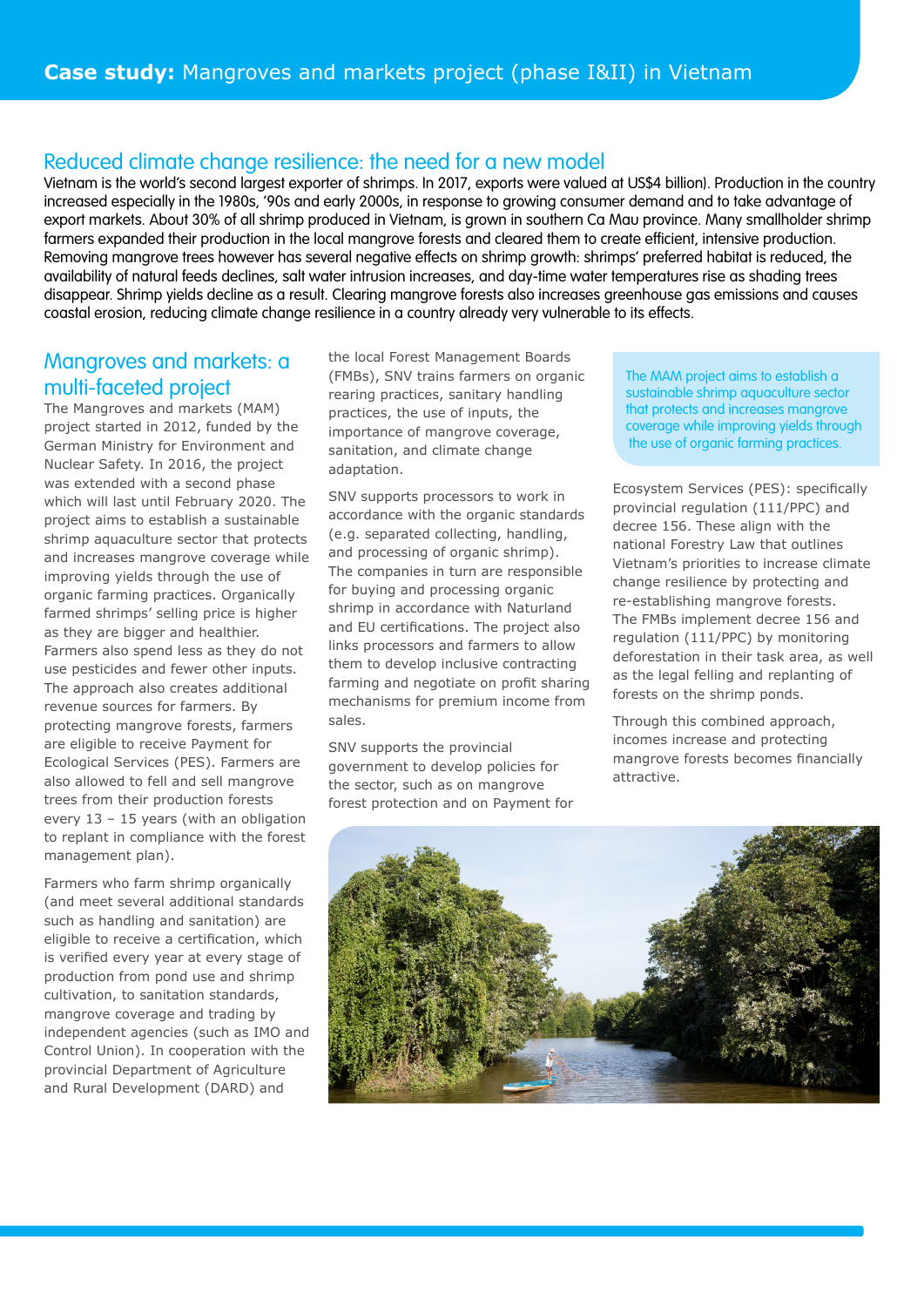# Direct results

To date, SNV has trained an accumulated 5,500 farmers, and an 3,200 of them and 2 shrimp hatcheries have received organic certifications. The project also improved farmers' access to information on market, weather and environmental conditions through smart phone apps that help improve their decision-making power.

SNV has partnered with the country's largest shrimp export firm, Minh Phu since the project started. A second processor, Cuu Long Seapro located in Tra Vinh Province joined the project in phase II. The project also supported three additional processors to develop organic shrimp activities. The project established 42 model shrimp farms to showcase improved productivity methods and worked with research institutes (such as Can Tho Univeristy and Ho Chi Minh Agriculture and Forestry University) to implement scientific studies on the best rearing practices and the development of organic aquaculture in the Mekong Delta. Results include environmental management plans for communities for standard compliance and environmental monitoring (CTU, 2014-2018); shrimp aquaculture poly-culture studies; and mangrove replanting studies, by HCM



"We used the increased revenue we earn by selling certified shrimp to improve processing and invest in our production areas" - Le Van Diep, CEO Minh Phu, Ca Mau location

The MAM project has been very successful in achieving its project targets.

### Achieved results:

- 3,200 shrimp households obtained Naturland, EU certifications during 2014-2018 (in average, more than 600 farmers be certified each year) and received price premiums from the world's leading seafood exporter Minh Phu.
- Payments for Forest Ecosystem Services (PFES) have been made to these certified households, with a total amount of more than VND 5.3 billion (€230,000)
- 5,500 farmer households were trained on mangrove ecosystem, international organic shrimp certification standards, and organic shrimp farming practices.
- 80 hectares of mangrove replanted within the shrimp farms of 402 households to meet Naturland's 50% mangrove coverage requirements.
- 12,600 hectares of mangrove forest effectively protected from clearance.
- 1,000 households supported in building sanitary toilets that meet certification standards.
- Provincial regulation on PES (payment for ecosystem services) for the aquaculture sector has been developed and piloted with project support. PES mechanism mainstreamed into provincial and national policies.
- Developed Ca Mau's mangrove shrimp development plan and vision to 2020 2030

Agriculture and Forestry University. These studies were used to adjust training methods and as input for advocacy and awareness raising activities.

The project has led to the protection of 12,600 hectares and replanting of 80 hectares of mangrove forest. To achieve this, the project had to overcome farmers' mind-sets that mangrove trees are detrimental to shrimps' health and growth. Before the project started, mangroves in the target districts continued to be cleared at about 2% per year. SNV and FMBs raised awareness with and trained farmers about the shrimp life cycle and the pivotal role of mangrove trees. Gradually, farmers changed their mindset and are now willing to take care and replant mangrove on their plots. This has led to reduced greenhouse gas emissions and protects Vietnam's southern province from coastal erosion.

### Successes in systems change

Beyond creating direct results, the MAM project has supported long-term developments that will ensure that the project's results will endure beyond its duration and can be scaled.

### Kick-starting an organic shrimp market

The project's approach has obvious financial benefits for farmers and processors alike. Farmers' incomes increase, and expenses go down. Selling organically farmed shrimps also has benefits for the processors. In an interview, Minh Phu indicated that the market prices for the organic segment have remained stable, whereas markets prices for intensively farmed shrimp dropped due to overproduction.

SNV also supported the development of improved value chain governance, by creating connections between value chain actors, from hatcheries, researchers and producers to